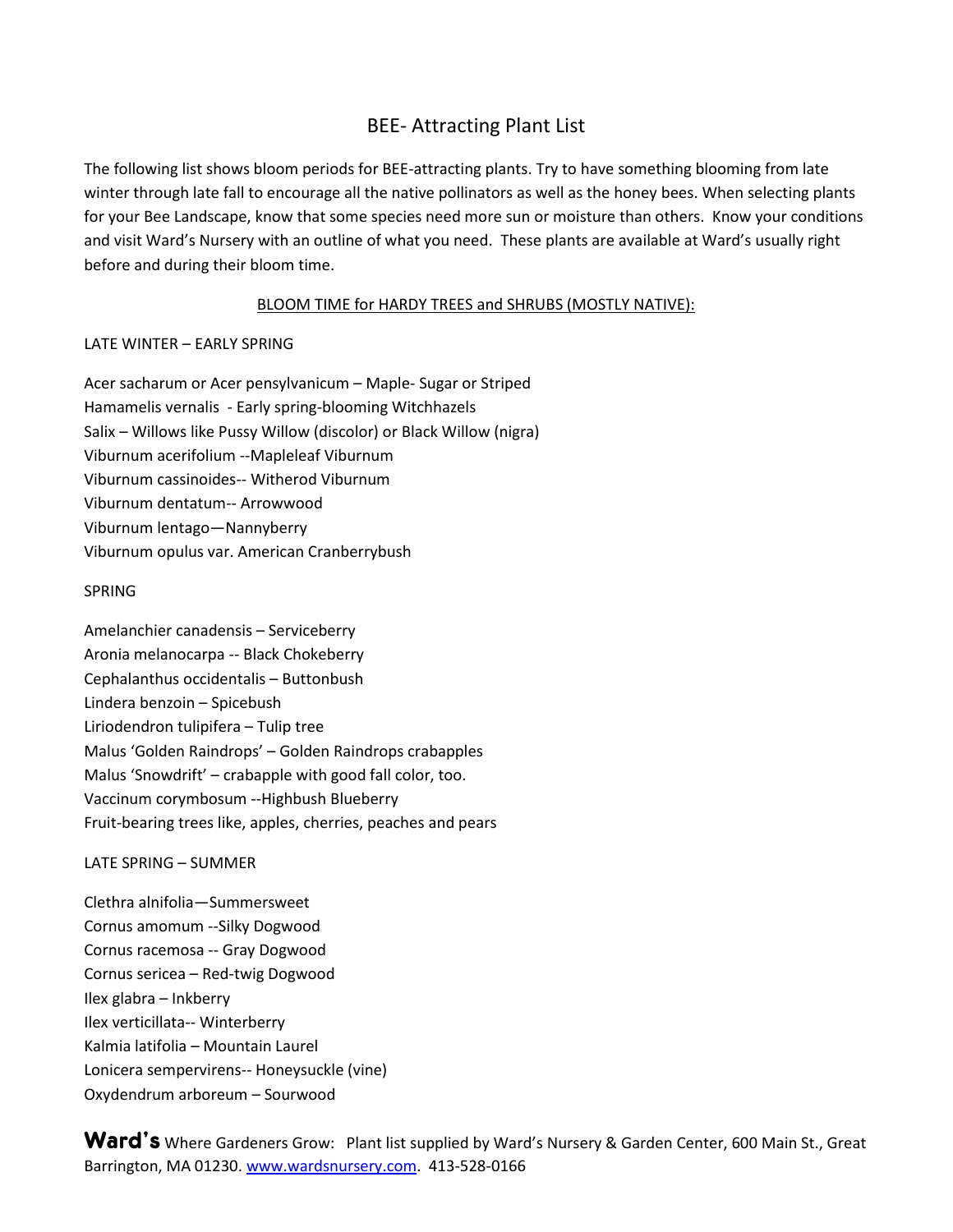Physocarpus opulifolius – Ninebark Rosa palustris -- Swamp Rose Rhododendron viscosum -- Swamp Azalea Rubus odoratus -- Purple-Flowering Raspberry Rhus aromatica – Fragrant Sumac

FALL

Hamamelis virginiana – Fall-blooming Witchhazel

## Bloom Times for PERENNIALS and EASY ANNUALS

LATE WINTER - EARLY SPRING (best planted in fall before ground freezes)

**Crocus** Chionodoxa - Glory of the Snow Hellebore –Lenten Rose (available in spring to be planted after thaw).

## SPRING

Aurinia saxitalis -- Basket-of-Gold Ajugas Doronicum- Leopard's Bane Polemonium caeruleum - Jacob's Ladder Dicentra - Bleeding Heart Dandelions!! Papaver orientale - Oriental Poppy

#### EARLY to MID SUMMER

Agastache foeniculum -- Anise Hyssop Alliums (chives can be allowed to bloom and then cut back) Asclepias - Milkweed family, including Butterflyweed Cosmos Centaurea montana --Mountain Bluet or Bachelor's Button Echinops - Globe Thistle Geranium – Crane's bill Lavandula angustifolia 'Hidcote' or 'Munstead'- Hardier Lavenders Mertensia virginica – Virginia Bluebells Monarda didyma- Bee Balm (limited attraction to honeybees) Monarda fistulosa - Bergamot Salvias - Sages Thymus sp. -Thymes (cut back for re-bloom)

Ward's Where Gardeners Grow: Plant list supplied by Ward's Nursery & Garden Center, 600 Main St., Great Barrington, MA 01230. [www.wardsnursery.com.](http://www.wardsnursery.com/) 413-528-0166